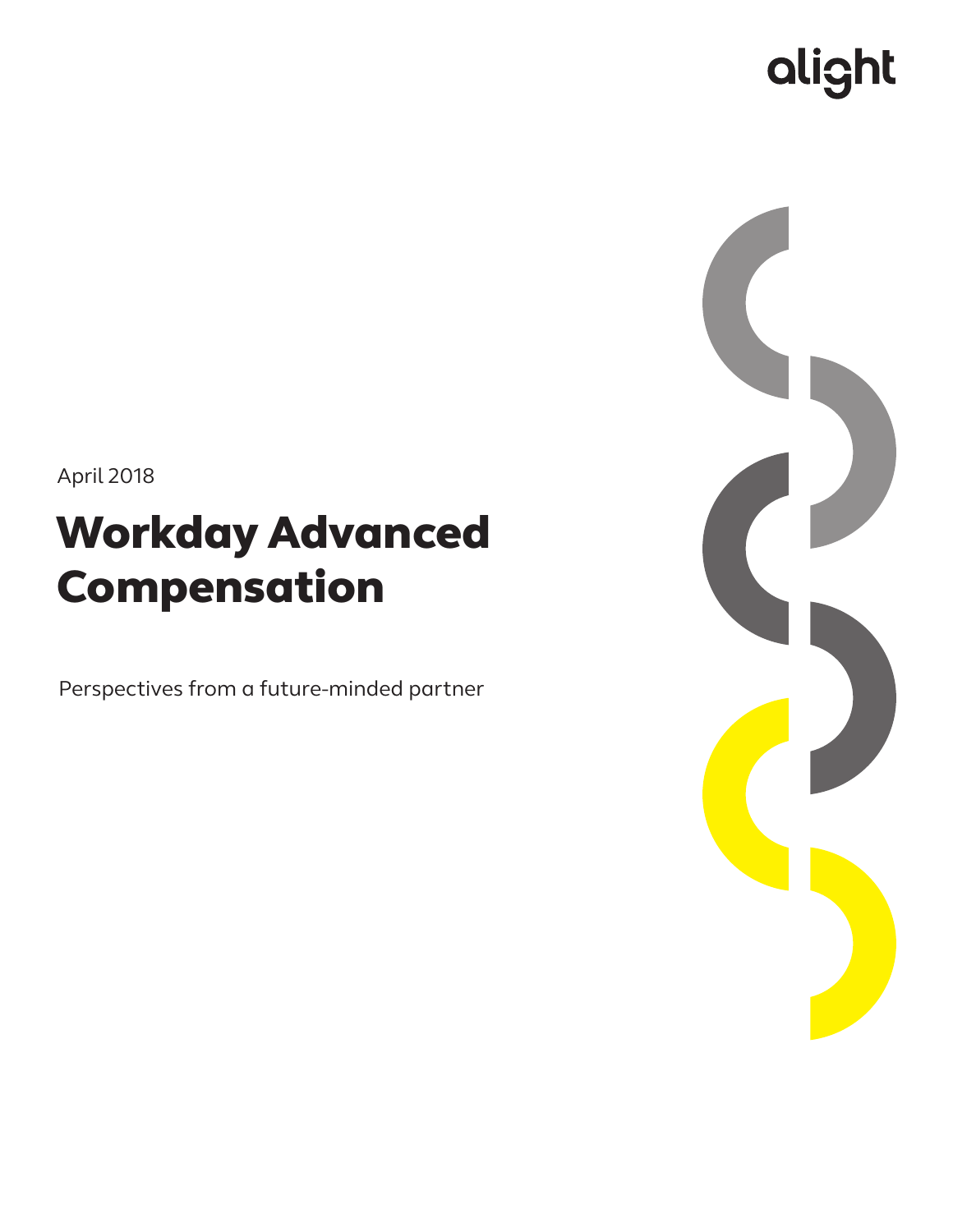Contact Nikki Spanos Workday PoV Owner workday.solutions@alight.com

## The Paradigm Shift

In the past, trends in human resource (HR) system solutions adopted a "best-of-breed" approach. On top of (or in addition to) a core HR system (often an on-premise ERP) organizations would purchase and manage separate systems for recruiting, talent management, compensation, self-service and sometimes even payroll. This approach provided very robust functionality at the domain level but became difficult to maintain and expensive to sustain. A bifurcated user experience and potential conflicts with upgrade schedules and data routines triggered the need for data warehouse solutions and sophisticated integration portals.

**In the past, trends in human resource (HR) system solutions adopted a "best-of- breed" approach.** Two major events triggered a change in approach:

- The Cloud was born.
- Data analytics became a powerful, top-of-mind strategic business tool.

More recently, two major events triggered a change in approach: the Cloud was born and the power of data analytics became a powerful, top-of-mind strategic business tool. These events caused the pendulum to swing and the new focus became...unified data. Core human capital management (HCM) and payroll systems established in the Cloud began to resolve the problems of the past and organizations started realizing the benefits gained by moving from a customization mindset to an efficient configuration paradigm. The Cloud brought forward improvements in self-service, user experience and built-in innovation with scheduled, subscription-based updates. Major cloud HCM players like Workday built preferred partner ecosystems to fill domain needs that their core systems didn't account for. These partners agreed to keep pre-built integrations up to date with each software update, providing efficiency and sustainability. The future is built in the Cloud and the future is now! What more could companies ask for?

But what does this mean for critical, high-touch HR processes like advanced compensation? Will companies have to sacrifice robust functionality or visibility into their processes and data for unified systems and increased efficiency? From our perspective, the Cloud has evolved to a place where the answer is an emphatic "no".

Workday has paid attention to the needs of this particular domain and continues to invest in its functionality. Below we will discuss advanced compensation best practices on Workday and highlight some of our learnings as a future-minded Workday deployment, operations and application management services (AMS) partner.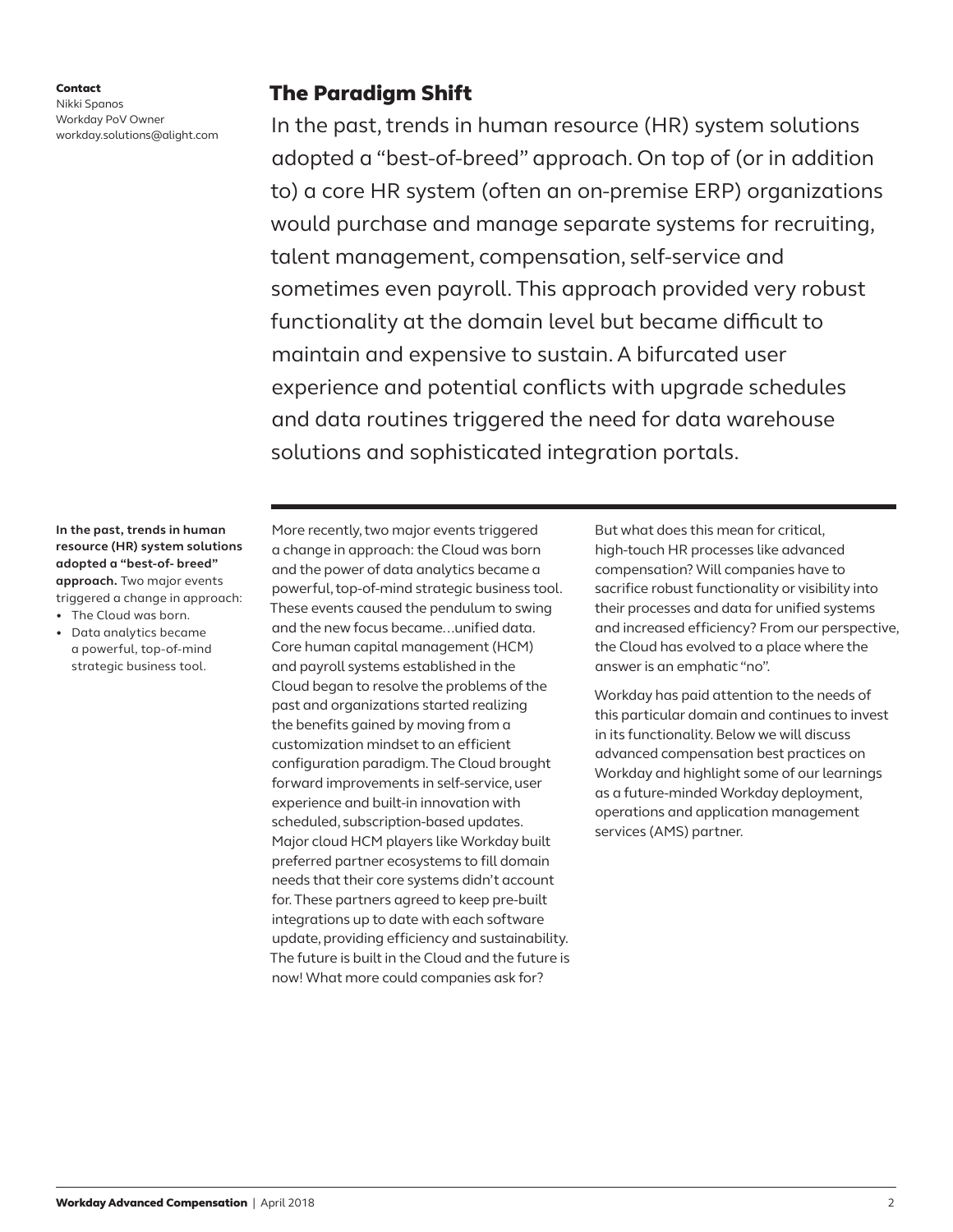#### **Advanced compensation or compensation cycle**

• Review event in Workday, launched for a specific length of time for the purpose of recommending, reviewing and awarding compensation changes, bonus payments and stock grants.

## What is advanced compensation?

First, let's take a look at how we define advanced compensation. **Advanced compensation or compensation cycle** is the review event in Workday, launched for a specific length of time for the purpose of recommending, reviewing and awarding compensation changes, bonus payments and stock grants. Most organizations refer to those activities as their compensation cycle.

Advanced compensation is not necessarily annual. Many companies execute compensation review cycles quarterly or monthly for recurring processes like bonus and stock. However, some functionality and common business practices within Workday are geared toward an annual compensation process.

A compensation administrator typically kicks off this process, during which managers and HR Partners enter and approve compensation recommendations for eligible employees. Upon completion, the award recommendations are associated with the employee records automatically and are subsequently picked up by payroll for processing.

### Several different elements are considered to be part of advanced compensation, including:

| Merit                            | A performance-related process that allows for a base pay increase. Most companies<br>evaluate merit on an annual basis.                                                                                                                                                                                                                                                                           |
|----------------------------------|---------------------------------------------------------------------------------------------------------------------------------------------------------------------------------------------------------------------------------------------------------------------------------------------------------------------------------------------------------------------------------------------------|
| Lump sums                        | A single payment, typically given in lieu of merit or base pay increases. Lump sums<br>are awarded most commonly by managers who want to give monetary rewards to<br>employees beyond the maximum pay for their range.                                                                                                                                                                            |
| <b>Bonuses</b>                   | Cash payments, also referred to as "short-term incentives" by some companies, which<br>are distributed during a predetermined payout period. These are one-time incentives<br>and are not part of either the employee's base pay or the future base pay increase.                                                                                                                                 |
| <b>Stock</b>                     | There are different types of stock awards, including restricted stock and incentive<br>stock options. Stock recommendations and approvals are captured in Workday<br>but cannot be granted to employees, so companies typically use a third-party stock<br>administrator to finalize the stock process.<br>Within most organizations, the population participating in a stock process is smaller. |
| <b>Allowances</b>                | Allowances are monies paid regularly to an employee to meet a specific need.<br>For example, car allowances, housing allowances or uniform allowances.                                                                                                                                                                                                                                            |
| <b>Additional</b><br>adjustments | These are additional pay adjustments to the employee's base pay for future equity-<br>type items.                                                                                                                                                                                                                                                                                                 |
| <b>Promotions</b>                | These allow for an increase in the employee's pay grade and/or level within the cycle.                                                                                                                                                                                                                                                                                                            |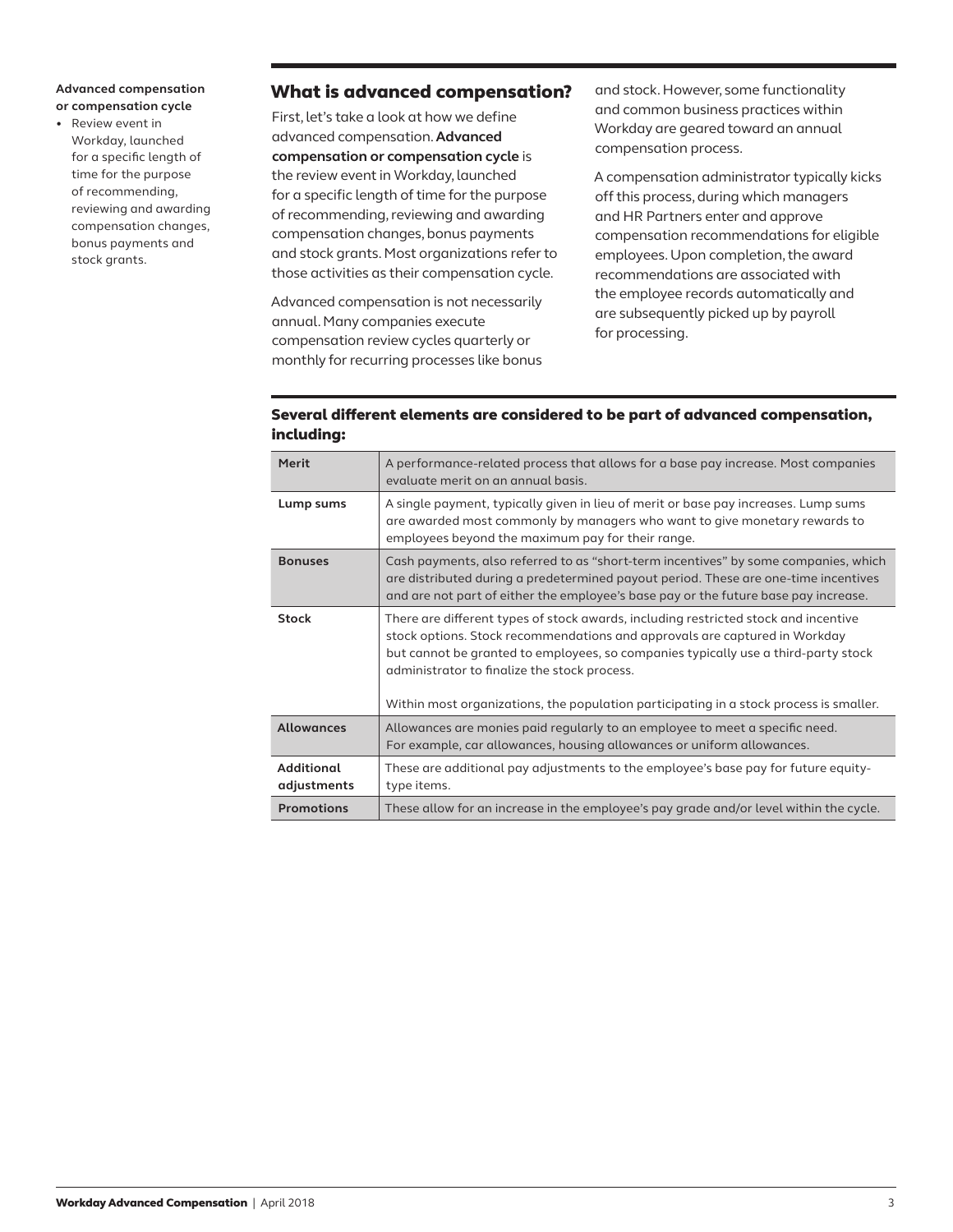#### **Workday Point of View (PoV)**

• Developed by bringing together our HR domain experts and our Workday deployment experts.

#### **PoV Tenant**

• Built for sustainable and efficient ongoing operations with our future-minded perspective built into every security role, process step and report.

## Annual cycles versus separate processes

Our recommendation leverages a consolidated annual compensation process to include merit, lump sum, bonus and stock. This recommendation stems from what we call our **Workday "Point of View" (PoV)**. We developed our PoV by bringing together our HR domain experts, who have experience operating HR for over 35 large-scale clients, and our Workday deployment experts, with experience on Workday configuration and integrations since Workday update 2. We invested in our own Workday tenant and "deployed" our PoV as a best practice model, now referred to as our **"PoV tenant."** Our PoV tenant is built for sustainable and efficient ongoing operations with our futureminded perspective built into every security role, process step and report.

We like to use this PoV as a starting place for conversations with Workday customers and adjust configurations and ongoing operations depending on their needs. For example, organizations may consider using allowances, additional adjustments and promotions, which offers flexibility in how compensation plans

can be configured. Our design team then digs into the details of their current pay process to determine what, if anything, should be adjusted to make the process effective and efficient in Workday.

From our perspective, cycle timing is the biggest consideration when determining whether or not to include a plan in a consolidated cycle. The process must be closed prior to running a payroll that includes any of the award recommendations. For example, if an organization awards merit and stock around the same time in March but waits until June to process bonuses, we recommend including only merit and stock in the consolidated annual cycle.

Manager input on the compensation award amount provided to the employee is another big consideration that affects inclusion in the annual cycle. If a manager has discretion to recommend the amount of one-time payments or bonuses, but does not have discretion for equity or stock, then equity and stock should not launch in the annual compensation cycle.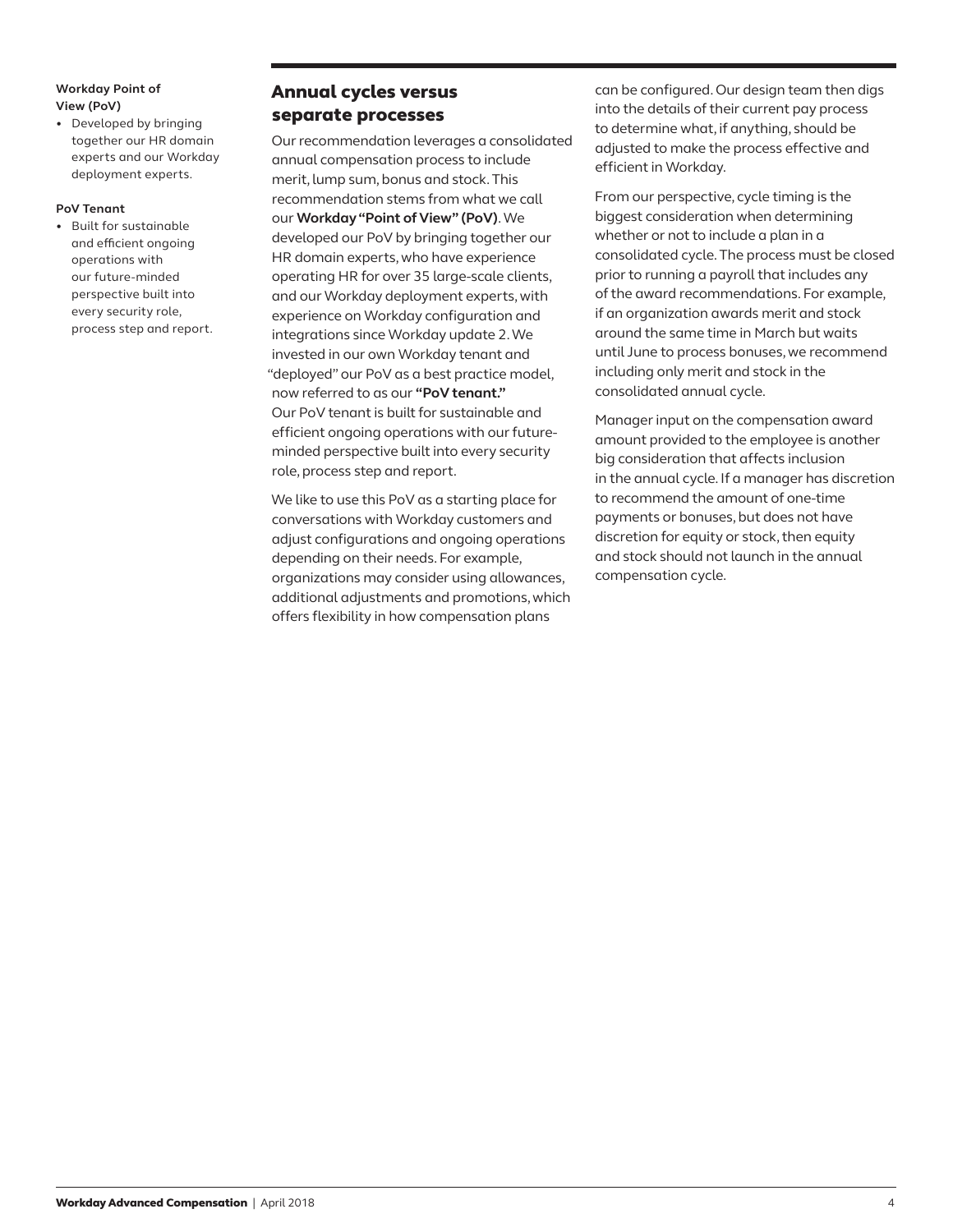#### **Coordination of Events (CoE) framework**

• Allows companies to execute operational changes during an open compensation cycle.

#### **Configurable Grid**

• Companies are now able to define the fields displayed in the grid as well as the indicative data displayed about the employees.

#### **Shared Participation Compensation Review (SPCR) framework**

- New compensation framework that is intuitive and collaborative.
- Allows managers at multiple levels of the organization and support personnel to work together more efficiently and effectively throughout the compensation cycle.
- Additional enhancements include custom validation messages, selecting organization type, deferred bonus processing and LOA proration grace periods.

## Recent enhancements

Workday has focused on bringing more enhancements to this area of the tool since Workday 24, including the **Coordination of Events (CoE) framework**, stock participation rules, the ability to update eligible earnings overrides for bonus and including employees terminated during the process period.

A **configurable grid** was the next gamechanger released by Workday which allows for defining the fields displayed in the grid as well as the indicative data displayed about the employees.

A revolutionary enhancement delivered in Workday 26 was the **Shared Participation Compensation Review (SPCR) framework**. SPCR is much more intuitive and collaborative and allows managers at multiple levels of the organization and support personnel to work together more efficiently and effectively throughout the compensation cycle. SPCR now also includes the ability to add custom validations.

Additional enhancements in recent Workday releases (only available with SPCR) include the ability to add custom validation messages, allowing customers to select which organization type to use for their compensation review cycle, deferred bonus processing and the ability to define and implement a proration grace period for employees on leaves of absence.

Due to these exciting enhancements, many customers have already implemented the SPCR framework, even though they currently have the option to choose between the prior Advanced Compensation Event (ACE) framework and SPCR. Workday will, however, be depreciating the ACE framework with the Workday 32 release in March 2019, requiring all customers to use SPCR.

## Compensation PoV

As previously stated, within our Workday practice we maintain a very detailed list of configuration options that are in line with our point of view based on standard business practices, experience with other customers and our testing of the Workday functionality.

When partnering with organizations, some of our top recommendations related to advanced compensation include:

- **One consolidated cycle.** A single planning cycle for merit, bonus and stock allows administrators to focus on the total employee compensation.
- **Eight week cycle.** We recommend limiting the cycle duration when coordination of events is involved so the system can process those transactions without much administrative oversight.
- **Bottom-up budget calculation.** Utilize Workday to automatically calculate the pool amount and estimate costs based on the employees assigned to the plans. Budget allocations are then made at the employee level by plan and are rolled up to each organization within the hierarchy.
- **Ensure the data is clean before using proration.** In Workday, proration is calculated based on employee data. If the data is not clean, proration calculations will not be correct. This is especially critical in year one after deployment. If clean data was not loaded during the cutover, prorating in the compensation cycle could lead to incorrect compensation values. In year two, year three and beyond, most organizations are in a much better position to use proration if the system has been maintained with clean business processes and rules.
- **No in-cycle promotions.** In the past, there were functionality gaps in Workday's promotion functionality. When entering a promotion during the cycle, in some cases follow-up transactions were required to complete the information that was not included in the cycle. Workday has closed a number of the promotion-related gaps; however, these can still be confusing to customers. Therefore, we encourage firsttime Workday Compensation users to consider handling promotions outside of the compensation cycle.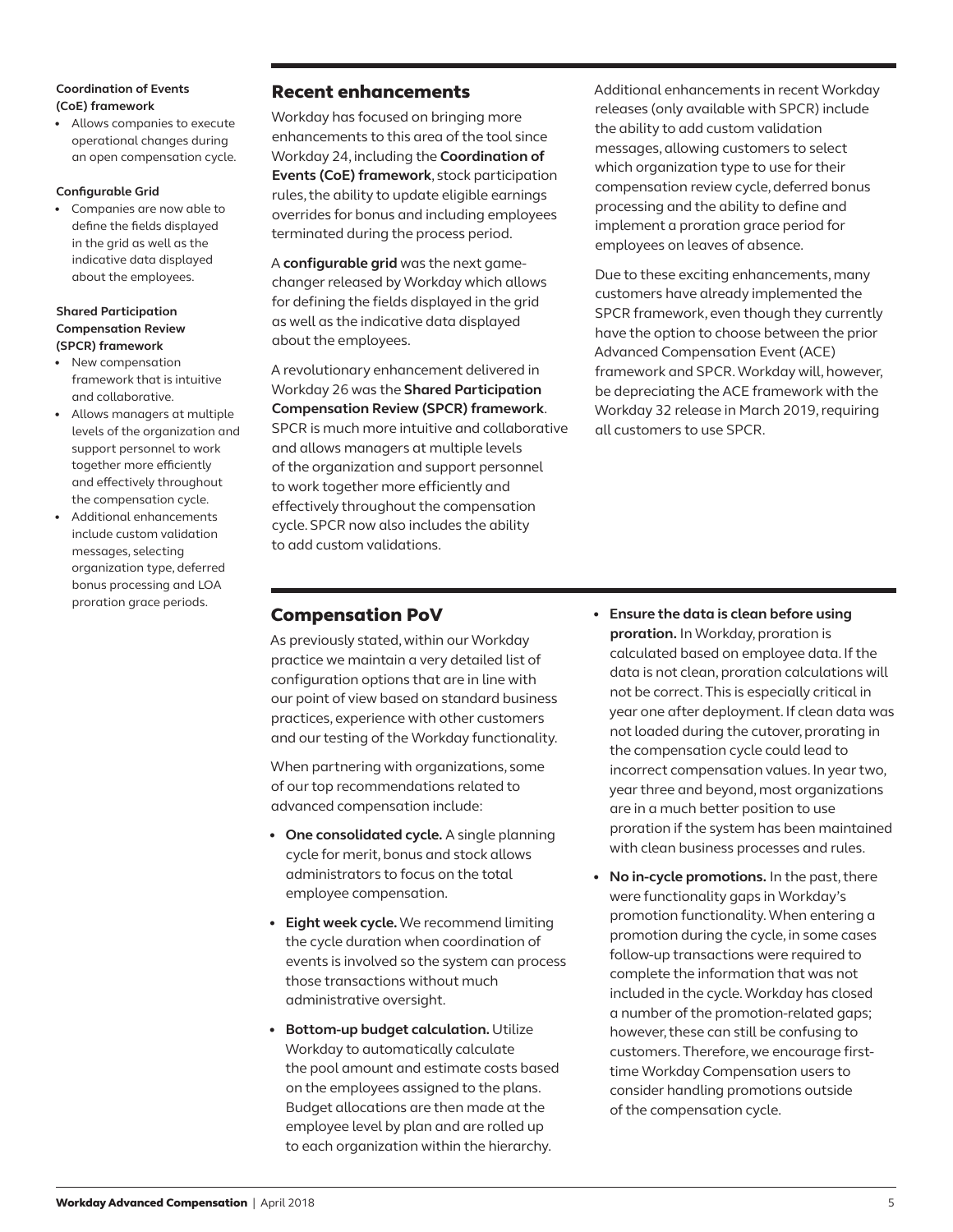#### **Begin with the end in mind**

• Determine what comprises the target percentage or the amount of the various pay components included in the process.

#### **Plan assignment**

• Eligible employees must be assigned to a compensation plan prior to cycle initiation in order to be picked up by the compensation process.

#### **Dates**

There are several critical dates defined during launch.

#### **Pay for performance**

• There are configuration options in Workday Performance Management that directly impact the advanced compensation process.

## Key configuration considerations

When determining configuration options for compensation plans, there are a few key considerations to keep in mind:

- **Begin with the end in mind.** Many configuration decisions are designed to arrive at one answer—what comprises the target percentage or the amount of the various pay components included in the process?
- **Plan assignment.** Eligible employees must be assigned to a compensation plan prior to cycle initiation in order to be picked up by the compensation process. Customers cannot choose employees to include or exclude in the process using eligibility rules as they do with other processes in Workday. For example, in Workday Performance Management eligibility rules are defined in templates and control who receives each template (different from the compensation process). In Workday compensation, employees who are in the plan and qualify based on the waiting period are automatically included in the cycle. There are options for maintaining employee participation in the compensation process, but these are manual, one-off tasks. Manually including employees in the process increases the compensation team's administrative workload.
- **Dates.** For each compensation process, there are several critical dates that are defined during launch:

| <b>Process period</b><br>end date | Defines the period of time<br>the cycle considers for the<br>purpose of eligibility.                    |
|-----------------------------------|---------------------------------------------------------------------------------------------------------|
| Organization<br>snapshot date     | Tells Workday what date to<br>use for the hierarchy.                                                    |
| Compensation<br>snapshot date     | Determines the compensa-<br>tion data that will be used<br>as part of budget and cycle<br>calculations. |
| <b>Effective dates</b>            | When new base salary<br>amounts and bonus<br>payments take effect.                                      |

• **Pay for performance.** If the client uses a pay-for-performance structure, there are configuration options in Workday Performance Management that directly impact the advanced compensation process. These configuration connection points must be taken into consideration and discussed with the talent management team.

One critical connection point is the rating scale. The compensation matrix can use a rating scale to determine merit and bonus guidelines, funding and amounts. Another critical connection is the timing of the performance cycle. If ratings are a factor in calculating budgets or in compensation matrices, there must be coordination between the timing of the performance cycle and the compensation cycle.

Our point of view is that the performance cycle should be closed with finalized performance ratings before the compensation cycle begins. If employees' performance ratings are missing, the guideline ranges will be blank or incorrect and if ratings are included in budget calculations, the budgets will be impacted.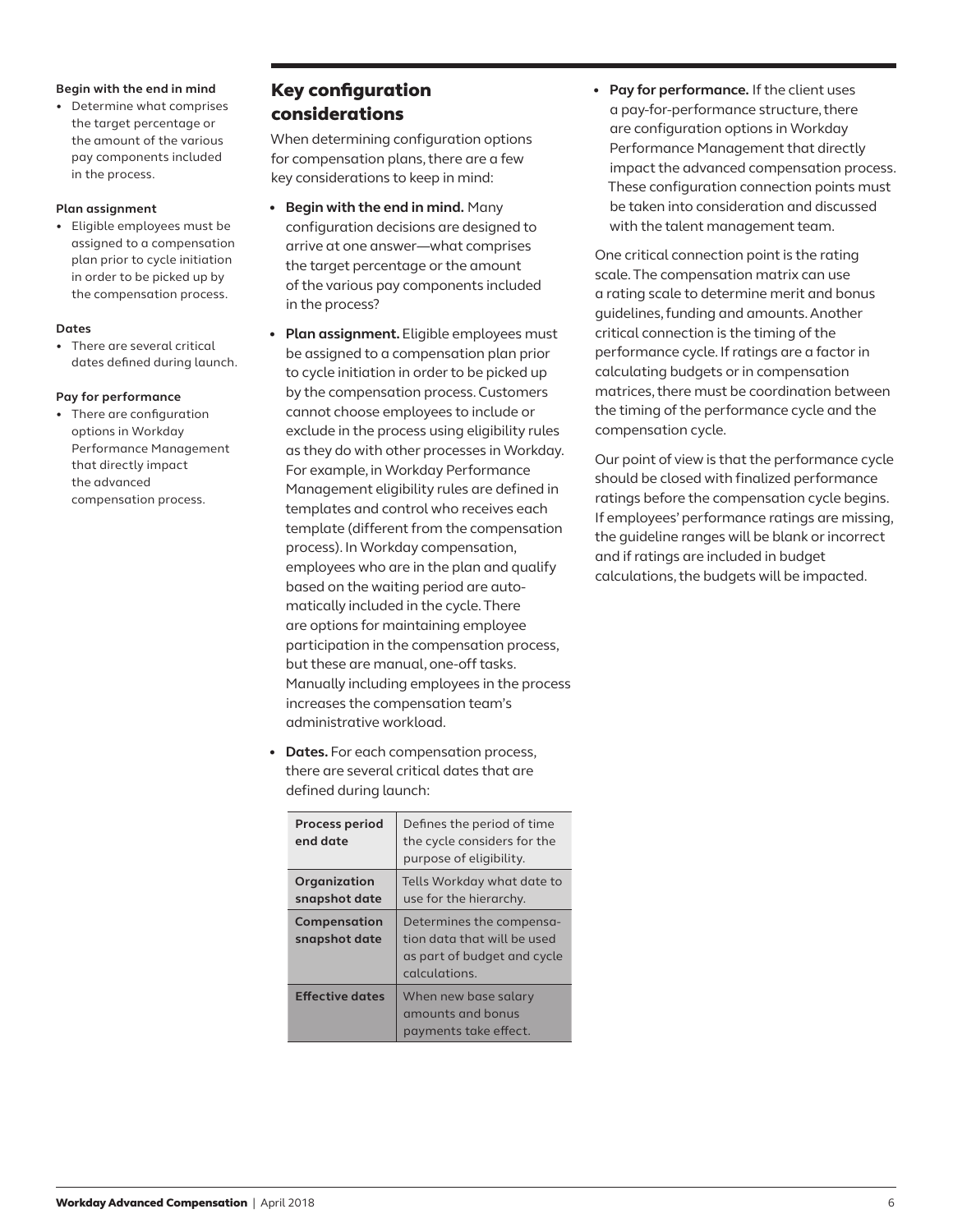## Common challenges

Some of the most common advanced compensation challenges include:

| <b>Budgets</b>            | Most of current Workday functionality rolls up budgeting by organization but not by<br>plan. Some can struggle with this because they want to view and use budgets by plan.<br>Since Workday 29, budgets are now stored at the employee level which is a<br>foundation for future enhancements (safe harbor) to make budgets more flexible. |
|---------------------------|---------------------------------------------------------------------------------------------------------------------------------------------------------------------------------------------------------------------------------------------------------------------------------------------------------------------------------------------|
| Coordination<br>of events | Customers must have clear rules for the coordination of events features because<br>these are handled within the system automatically based on configuration.                                                                                                                                                                                |
| Eligibility               | Clear eligibility rules are required to ensure the correct employees are assigned to<br>proper compensation plans.                                                                                                                                                                                                                          |
| Leaves of<br>absence      | Merit increases for employees on leave are processed with the same effective date<br>as for active employees. As a result, some intervention may be required to ensure<br>increases associated with an employee on leave are handled according to policy.                                                                                   |
| Approval<br>workflow      | The workflow in the SPCR framework does not allow upper level managers to submit<br>or approve recommendations until all of their subordinates have submitted. Many<br>may prefer to customize the process flow and approvals and Workday has plans to<br>address these in upcoming releases (safe harbor).                                 |

**Take time to reflect on what went well in the cycle and evaluate what should be handled differently in the next cycle.**

## Preparing for the compensation process

Advanced compensation, especially when considering its interaction with performance management, is essentially a year-round process. As previously stated, we recommend limiting the actual cycle to a maximum of eight weeks, but pre-cycle and post-cycle activities should be conducted to ensure the process is successful. For example, for January cycle launches, cycle preparation can begin as early as September and payment activities, including adjustments, not wrapping up until April.

Shortly after the cycle, organizations should take time to reflect on what went well in the cycle and evaluate what should be handled differently in the next cycle. We recommend using the time from May to September to make configuration updates incorporating the improvement opportunities identified. Some common configuration changes include creating additional custom reports and modifying the configurable grid to add or remove columns or change the employee information display. It is also critical that time is allocated to assess and test any new features Workday has released and determine if the new features should be implemented.